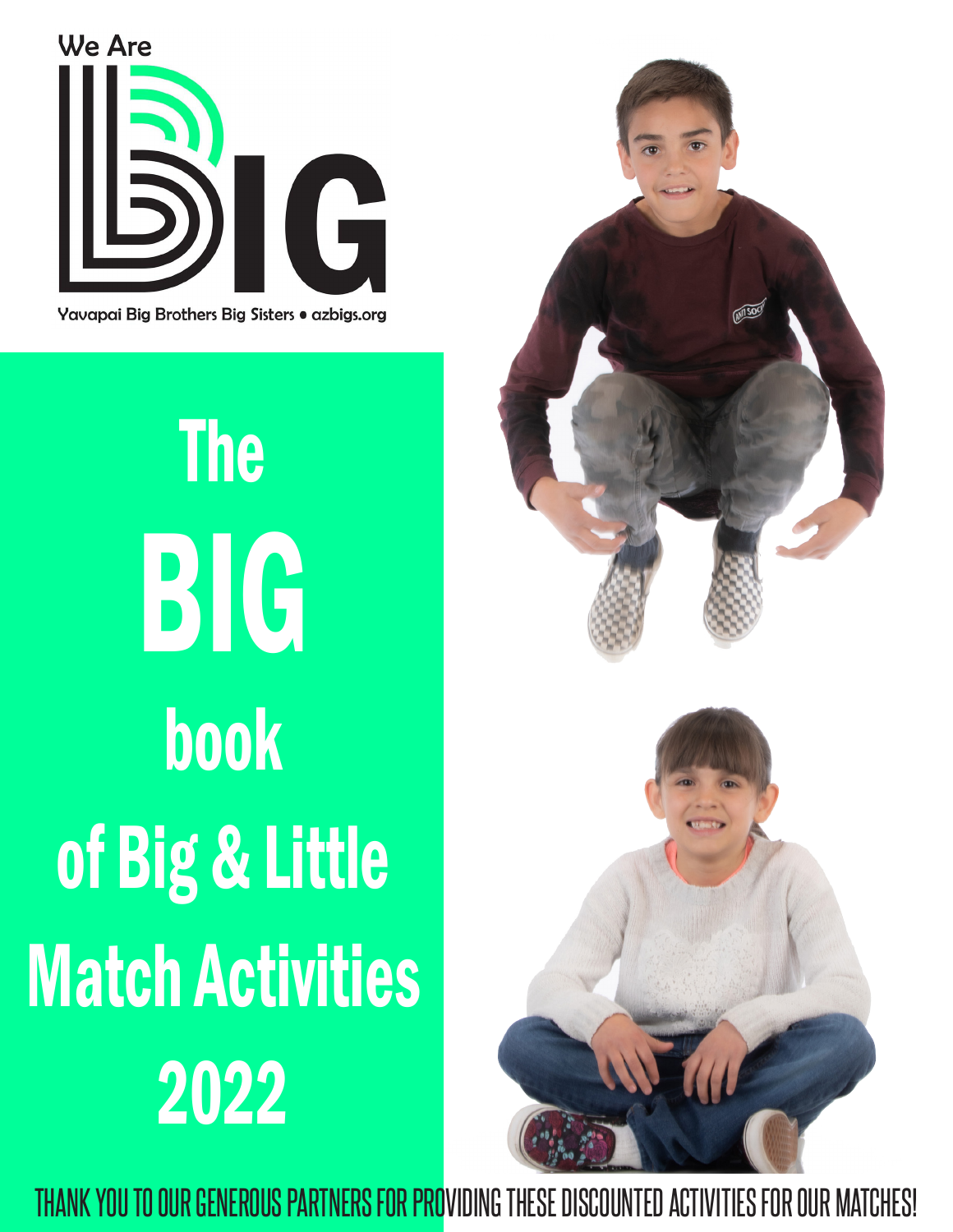NOTE: Please have your YBBBS identification card with you to take advantage of these discounts. If you lose your ID card or have never received one, please call your Match Advisor at 928.778.5135. Please consider thanking the vendors for providing these awesome deals!

## AND ...... REMEMBER TO HAVE FUN!!

# Quad-City Area

Antelope Hills Golf Course… Take your Little "fore" a round of golf and get a great deal! Bigs golf in the afternoon at the twilight rate and your Little golfs for FREE!

- 2pm tee time (twilight rate) \$30
- Includes cart and 2 small buckets of range balls
- Must Present YBBBS ID

Questions: Call Antelope Hills and make reservation, 928-776-7888, and press #2, or visit www.antelopehillsgolf.com. GM Justin Henderson, 928-777-1881.

Arizona Dreams Gymnastics… Receive \$2 off regular price admission for Littles on 'Open Gym', Saturdays 10- 11:30am. Questions: (928) 759-3435 or visit www.azdreamsgym.com.

Bowling... All you'll need is your YBBBS ID! Plaza Bowl in Prescott and Antelope Lanes in Prescott Valley:

- •Bigs pay for bowling games, Little gets to bowl for free.
- •Not valid on Saturdays…SUNDAYS OK!
- •This offer is also valid for waiting Littles when present with an adult.

Questions: Plaza Bowl (Prescott), GM Brian Miller, 928-445-8300 or visit www.plazabowlprescott.com. Antelope Lanes (Prescott Valley), GM Matt Andrietto, 928-772-7331 or visit www.antelopelanes.com.

Boys & Girls Club of Prescott and Prescott Valley... Waiting and Matched Littles are welcome at their locations.

- Annual fee of \$25 is waived
- Must present your YBBBS ID

Questions: Prescott (928) 776-9191. Prescott Valley (928) 237-1377 or visit www.bgccaz.org for more information. Program Director Matt Givens, 307-690-8536.

Fishing in Arizona... There are several places to fish throughout the State of Arizona. Locally we have Watson Lake, Willow Lake, Goldwater Lake, Lynx Lake, Granite Lake, Fain Park & Yavapai Lake in the Quad Cities. Contact YBBBS Office and ask about our "Teach A Kid to Fish" program. *WE HAVE FISHING RODS FOR YOU TO BORROW FOR FREE AT OUR OFFICES! Call us to reserve those at 928.778.5135!*

• A fishing license is required for all resident and non-resident fishermen over the age of 10 years.

•Seniors over 70 years of age who have lived at least 25+ consecutive years in Arizona can qualify for a FREE license.

•Disabled Vets possessing a 100% disability certificate and at least 1+ years of consecutive Arizona residency can qualify for a FREE fishing license.

•For more information, visit azgfd.com/fishing

Full Swing Sport Center... The Quad Cities only indoor batting cages for Softball & Baseball, Bungee Trampo-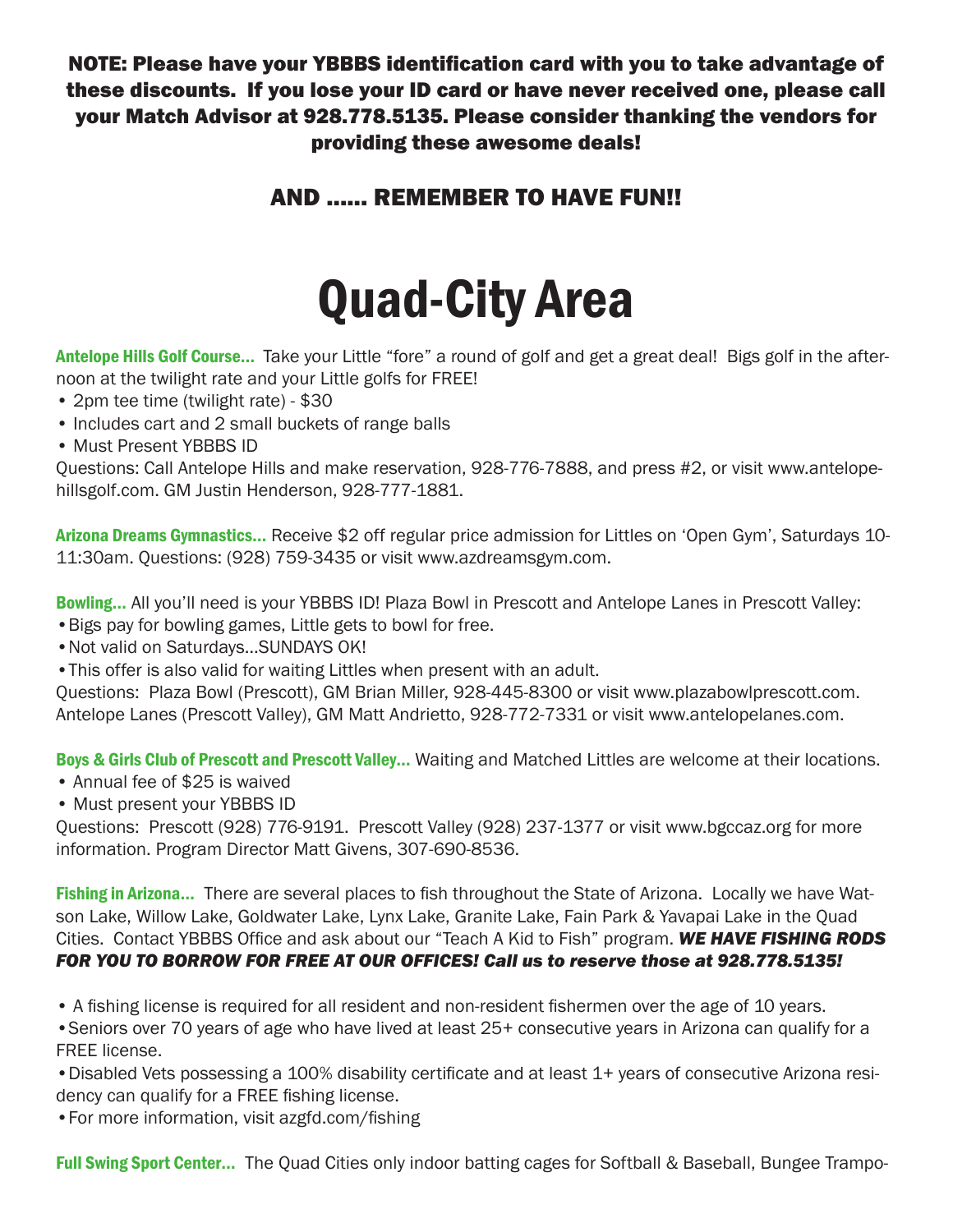line, Zombie Dodgeball and many interactive arcade games. A favorite is our 4-way air hockey game. We even have a junior air hockey for the little ones. Bigs… bring in your Littles and Buy 12 tokens and get 12 tokens FREE!!

Questions: Call Jeff Sandy (928) 515-2300, sandyman777@gmail.com. Visit Full Swing Sport Center on Facebook.

Heritage Park Zoo... All Bigs and Littles who attend the zoo together get in FREE for general admission all year round.

- Open 7 days a week!
- Summer schedule: May 1st Oct. 31st; 9am- 5pm.

Winter schedule: Nov. 1st- April 30th; 10am-4pm.

• Present your YBBBS ID

Questions: Heather Viskovich at (928) 778-4242 ext. 17, hviskovich@heritageparkzoo.org. Visit www.heritageparkzoo.org.

Highland Center for Natural History… Open 7 days a week the Highland Nature Center is the hub of 3 major trails and access to an expansive trail network. Come enjoy nature, a cool creek with water all year long and a beautiful nature center filled with information to learn about nature in our area and Arizona.

• Visit the Discovery Garden; FREE to the public and learn about the 5 major Biomes (Ecosystems) in Arizona

• Offer Day Camps & Weekend Nature Programs all year long

Questions: Manager Andrew Sweeney, 928-776-9550 or visit www.highlandscenter.org.

In The Game… (Formerly Freedom Station) FREE miniature golf to Bigs & Littles

• Present YBBBS ID

Questions: GM Tiffany, (928) 775-4040 or visit www.prescottvalleyinthegame.net.

Jarz of Clay... Bigs and Littles receive a 15% discount off purchase when you present YBBBS ID. Located at Prescott Gateway Mall.

- Hours: Daily, 11am 5pm
- We offer "To Go" supplies for at home painting.

Questions: Owner Abby at (928) 717-2182 or visit www.jarzofclay.com.

Kayaking with Prescott Outdoors... Bigs & Littles come enjoy kayaking on Watson & Goldwater Lakes for FREE on a tandem kayak for one hour this summer! First come, first serve!

• Present YBBBS ID card (Signed waiver by parent is required)

Watson Lake – April 16-Oct. 17, 8 a.m. to 3 p.m.

Goldwater Lake – May 1-Sept. 26, 9 a.m. to 4 p.m.

Willow Lake – May 1-Oct. 17, 8:30 a.m. to 3:30 p.m.

MUST make online reservations at www.prescottoutdoors.com. Week day sessions are less busy. Questions: Call 928-925-1410, paddle@prescottoutdoors.com, Visit www.prescottoutdoors.com.

Phippen Art Museum... Museum offers a one-time gift certificate for FREE admission for a Big and a Little.

• Big and Little must attend together. YBBBS ID a MUST!

Questions: Edd Kellerman, (928) 778-1105 or visit www.phippenartmuseum.org.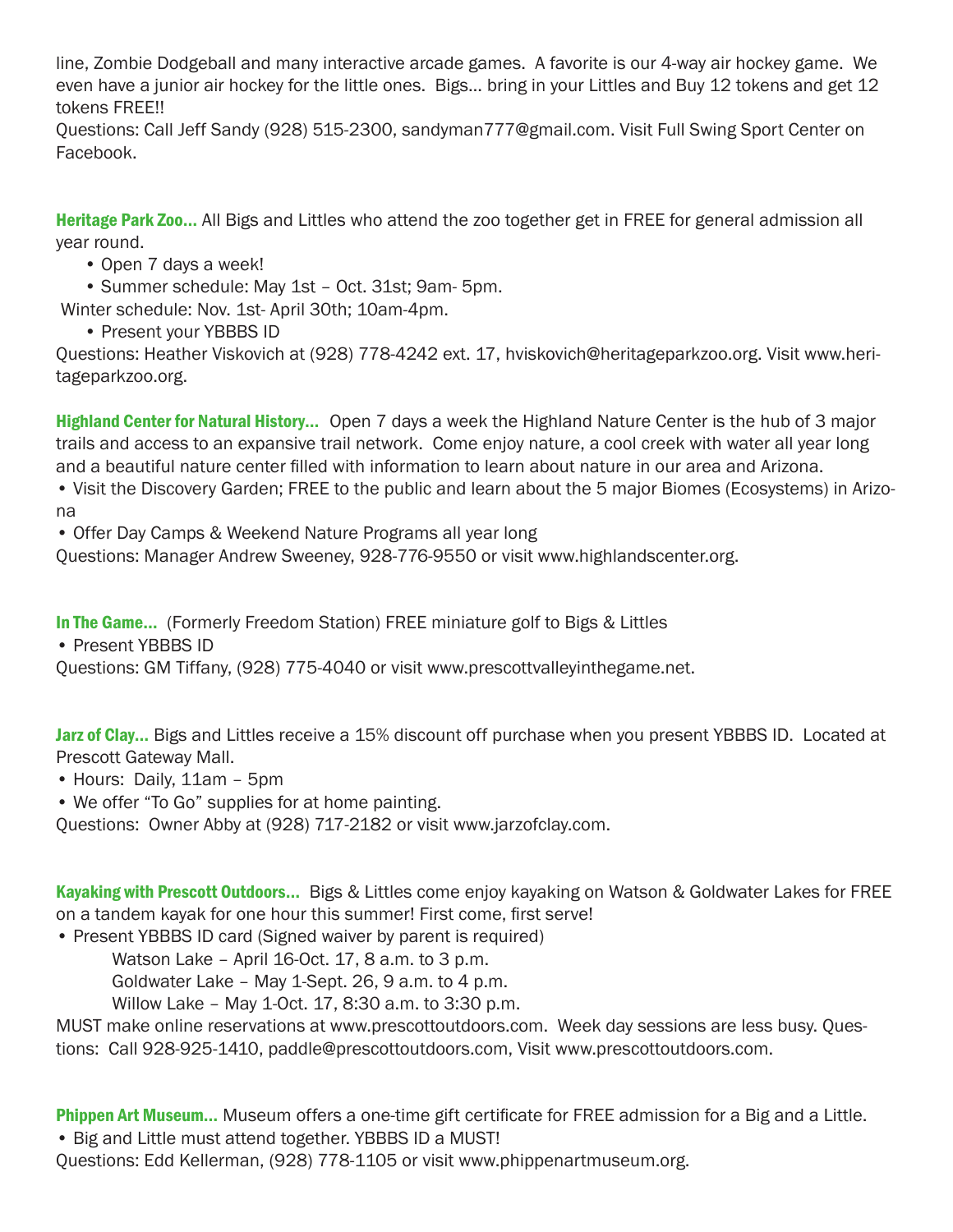Prescott Candle Company... Try candle-dipping for a fun activity with your Little Brother or Little Sister. Prescott Candle Company offers a 10% discount on candle dipping, they also have \$5 candles!

• Present YBBBS ID to receive discount.

Questions: Allie 928-778-2095, customerservice@marinocandles.com, or visit Prescott Candle Company on Facebook.

**Prescott Golf Club...** Junior golfers (17 years & younger) can play for \$15, or \$10 after 1 p.m. Final tee time is 5:30pm during summer months.

- Must be accompanied by a paid adult golfer, must show YBBBS ID.
- Practice range balls, \$5 small bucket, \$10 large.

Questions: (928) 772-8984 Mike Wright-GM, mwright@prescottgolfclub.com. Visit www.prescottgolfclub. com for more info.

Tour Prescott... Searching for something new? Why don't you schedule a tour of the Prescott area with Tour Prescott.

- •Bigs/Littles receive a 20% discount on One & Two Hour Prescott tour adventures.
- •Groups of up to 5 people
- •Ask about other available tours outside of the immediate Prescott area.

Questions: Doug (928) 925-1551, info@tourprescott.com, or visit www.tourprescott.com.

### Yavapai College Swimming Pool... 'Open Swim' costs \$2.00 for Bigs & Littles

•Call for 'Open Swim' schedule at (928) 776-2175, must have YBBBS ID.

Questions: pool (928) 776-2238. For pool hours visit www.yc.edu/v5content/academics/divisions/sciences-and-health/physical-education-and-recreation/pool-hours.html.

Yavapai Trail Adventures... Enjoy horseback riding on trails around our area and support a horse at the same time. Yavapai Trail Adventure's horses are all rescues and are ready to carry you along some of our most beautiful trails for a fun adventure. 1.5-hour trail rides start at \$95/person, 2 hours for \$125/person. YTA will bring the horses to you so you can explore most trails in our area.

•Bigs & Littles present your YBBBS ID and the Little rides for 1/2 price.

•Reservations required.

Reservations & Questions: Cindy O'Daly at 928-308-2974, yavapaitrailadventures@gmail.com; www. yavapaitrailadventures.com for more information.

### YMCA…

• Bigs can add their Littles to their family accounts, even though they are not in the same household, so long as they can provide their YBBBS ID card.

• If a Big has an adults-only account (one adult, two adults) they can add the Little to their account as a child. This would upgrade the membership type to an account with adults and children. The Big to pay the difference in activation fee and pay monthly fee for account. Membership can be either an annual or monthly bank draft.

• Big can join, if not already a member, on the Little's account becoming a Family Membership. Big to pay activation fee and monthly fee. Membership can be either an annual or monthly bank draft. Non-Members: Come enjoy our swimming pool or basketball court. Adults: \$15 (18 & up) Children: \$5 Questions: Operations Director Ryan Harlow, 928-445-7221, ext. 213. Visit www.prescottymca.org for more information.

Reading at the Ranch ... Brian your Little and some books to this Prescott Valley ranch, 13443 E. Wildcat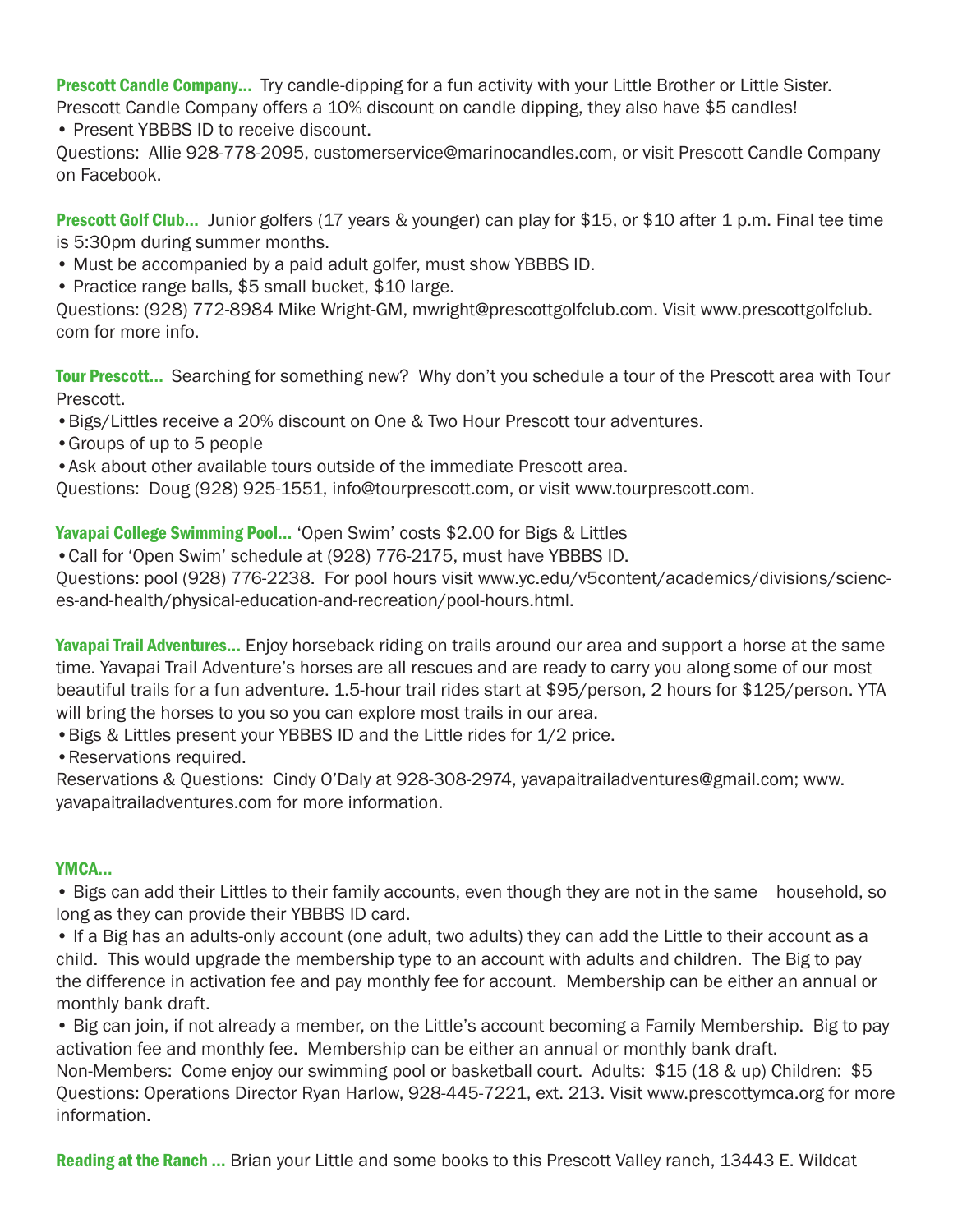Way, to read to Marty's animals, or just hang out and she'll teach your little about horses and the care of the ranch. Don't feed the animals!

• This item is free with YBBBS ID; Attendees must sign release form. Ask for the gate code when calling. All visits must be by appointment.

Questions: Call Marty Bowers, 480-577-6822.

## Verde Valley Area

Bearizona... (Located in Williams, AZ)

Bigs & Littles receive the non-profit group rate when they visit Bearizona...even if it's just the two of you! • Present YBBBS ID

• Open Daily

• Adults (13+) \$25.00 includes tax Ages 4-12 \$15.00 includes tax Ages 3 & Under are FREE Questions: 928-635-2289, Kari St. Clair, kari@bearizona.com, Visit www.bearizona.com.

Coldstone Creamery… Visit Cold Stone Creamery and ask for "Bill's Special, #PLU26" for YBBBS •2 for \$8… Two "Like It Size" Create Your Own Ice Cream with One Mix-In or Shaved Ice for \$8. PLU#26 Questions: Bill Barnes – Mgr. (928) 203-7700. Visit www.coldstonecreamery.com.

Copper Art Museum in Clarkdale... Bigs & Littles receive group rates when visiting together.

• Present YBBBS ID Card

• Adults \$8.75 Ages 10-17 \$3.30 Ages 5-9 \$1.10

Questions: Owner Drake Meinke, 928-649-1858 or visit www.copperartmuseum.com.

### Mingus Union High School Productions… FREE to our Bigs and Littles

•Present your YBBBS ID card at ticket booth.

Questions: Call (928) 634-7531 for school production schedule. Director James Ball, 928-634-7531, ext. 1142, email is jball@muhs.com.

**Out of Africa...** Available to Bigs, Littles, YBBBS Employees & YBBBS Board Members and your Families!

- •All must purchase tickets online at tickets.outofafricapark.com
- •Use Promo Code "307-1177" (include dash)
- •Price is \$31.95 for adults (13 and up), \$13.95 for children (12 and under)

•Once tickets purchased, email will arrive with bar code (digital ticket) that can be printed, or just shown at gate. Includes safari, shows and shuttles. All else separate cost.

Questions: Call Ashton Powell at 928-277-3378 or visit www.outofafricapark.com.

Predator Zipline... Little flies free when Big pays for full price ticket at \$89.95 at Predator Zipline Tours. •Present YBBBS ID

- •Special available during business hours Monday thru Friday
- •Must call ahead for reservations or book online at www.predatorzipline.com.
- •Size & age restrictions apply. Must be 8 yrs. & at least 60 lbs.

Questions: GM Jason 928-567-9947, jason@predatorzipline.com, or visit www.predatorzipline.com.

Sedona Heritage Museum… Bigs and Littles receive half price admission when you present your YBBBS ID.

• Offer also valid for waiting Littles when present with an adult.

Questions: Kathy (928) 282-7038 or visit www.sedonamuseum.org.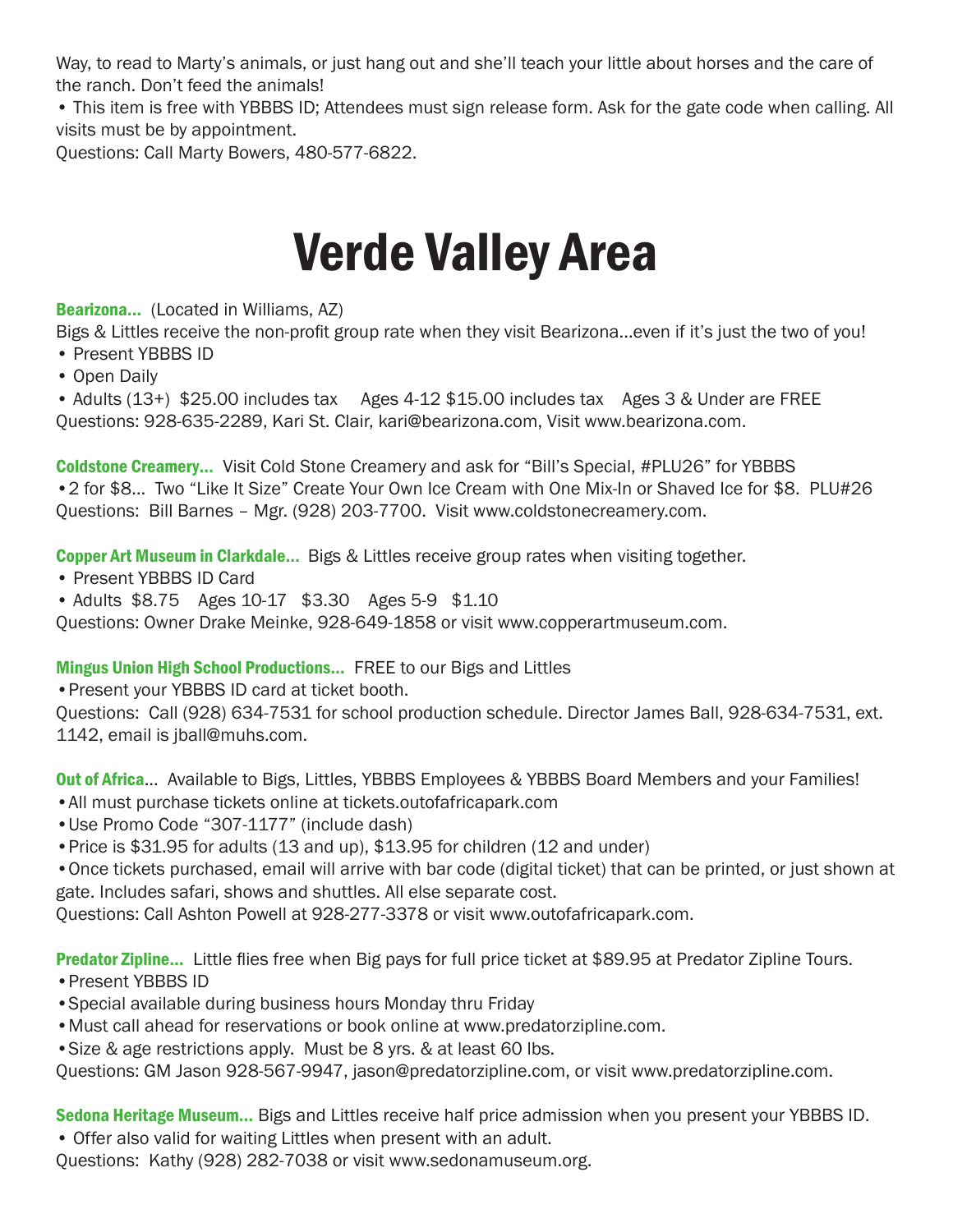Shake, Rattle & Bowl at Cliff Castle Casino... Bigs & Littles get a special deal when they bowl together

- \$2.00/per person, per game (regular price is \$4.00/per person, per game).
- \$1.00/per person shoe rental (regular price is \$2.00/per person, per game).
- Must show YBBBS ID

• Special for Big & Little only. All others in party must pay regular prices.

Questions: Robert Jackson (928) 567-7938, rjackson@cliffcastlecasino.net, or visit www. www.cliffcastlecasinohotel.com/family-fun/shake-rattle-bowl/.

Slide Rock, an Arizona State Park... Load up the car and "slide on down". Visit Slide Rock State Park in Sedona for some cool, clean and slippery FUN! Receive a 20% discount on the below pricing when you call ahead and ask for the Slide Rock State Park Special.

• Hours: Feb. 1-May 27, 8 a.m. to 6 p.m.; May 28-Labor Day, 8 a.m. to 6 p.m.; Labor Day-Nov. 30, 8 a.m. to 6 p.m.; Dec. 1-Jan. 31, 9 a.m. to 5 p.m.; Thanksgiving, 9 a.m. to 2 p.m.; Christmas Eve, 9 a.m. to 2 p.m.

• Entrance Fee: March 1-May 27, per vehicle (1-4 adults), \$20; May 28-Labor Day, per vehicle \$20…\$30 Friday-Sunday; Labor Day to Oct. 31, per vehicle, \$20; Nov-Feb, per vehicle, \$10; \$5 per extra adult;

Questions: Hank Vincent (928) 282-3034, hvincent@azstateparks.gov, or visit www.azstateparks.com/ slide-rock/.

# Tips & Ideas for Match Fun!

Yavapai Big Brothers Big Sisters suggests that our matches choose low-cost/no-cost activities that you both enjoy doing. After all, the most important thing is your time together. We suggest that you sit down together and mark the ones that you'd like to do, and come up with some ideas of your own. Have fun!! (Thanks to the Delaware BBBS for the great ideas!)

## Indoor Activities

- •Play chess, Chinese checkers, or card games. If you do not know how, learn together.
- •Put together a jigsaw puzzle. You might even want to frame it together.
- •Do a crossword puzzle or a word search.
- •Build with Lego blocks or an erector set.
- •Frame a picture.
- •Make your own cards or gifts for people that you care about.
- •Start a scrap book or journal of your time together.
- •Learn to draw, paint or sculpt.
- •Decorate a room.
- •Write a story or a poem together.
- •Call the library about story hours or have your own.
- •Build a model, hook a rug, or make puppets.
- •Carve soap sculptures.
- •Learn how to make your own clothes.
- •Visit a classroom, have lunch at school with your Little, confer with teachers (Be certain to obtain parent permission).
- •Read the paper. Learn about current events, the economy, candidates, etc.
- •Work on a resume.
- •Do a pretend job interview.
- •Talk about where to find a job or how to plan a career.
- •Set up a work internship.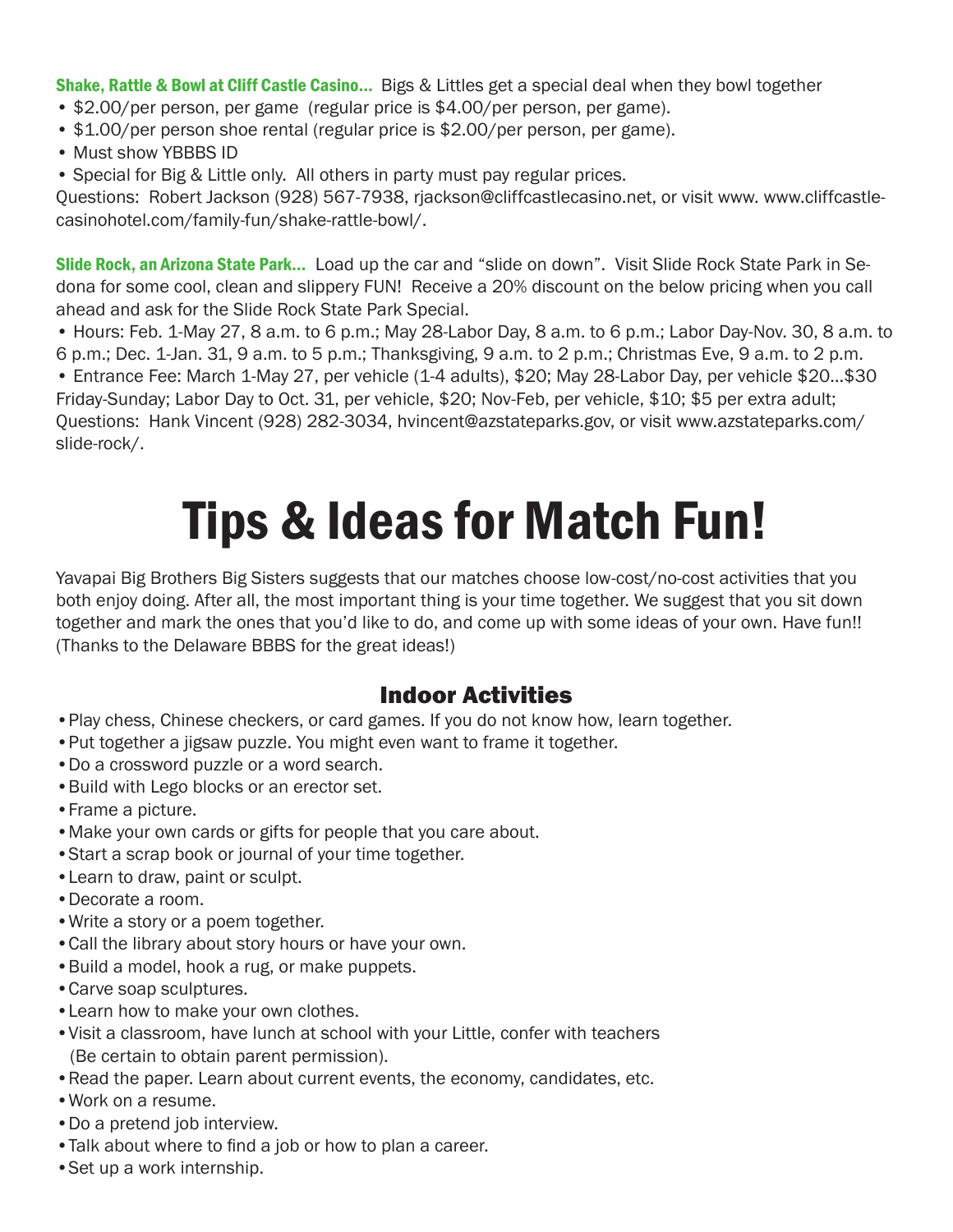- •Tackle some homework together.
- •Talk about college.
- •Talk about the future.
- •Talk about relationships.
- •Learn about pop music.
- •Sing or dance to music.
- •Bake bread or make your own pizza.
- •Cook a fancy turkey dinner.
- •Pop popcorn, make ice cream floats and watch a movie at home.
- •Make your own ice cream.
- •Learn to cook ethnic food.
- •Arrange for your Little to meet professionals you know in fields of interest to talk about what they do and how they got there.
- •Bake a pie, cookies, cake, etc.
- •Design an exercise program and work out together.
- •Go to you local library and research a topic you are both interested in.
- •Make your own movie. Have a pre-production meeting, borrow a home video camera or use a phone.
- •Walk through the shopping malls.
- •Make a scrapbook of your experiences together.
- •Enter a contest together.
- •Choose an organization and volunteer together.
- •Write an essay or a poem and send it to your match advisor at YBBBS.
- •Go to a family function or relative's birthday party together.
- •Invite your Little to visit your office.
- •Take tours of friends' jobs.
- •Visit your local YMCA or Community Center.
- •Visit the site of your first job or a similar place. Discuss your experience.
- •Go to a movie.
- •Go to a museum.
- •Visit antique, costume or second-hand stores and brainstorm ideas for Halloween costumes.
- •Teach courtesy, respect for others, values. Talk about ways to handle different issues.
- Use "What if" Scenarios.
- •Teach personal hygiene-personal cleanliness, eye, teeth, hair and body care.
- •Learn to iron and wash clothes.
- •Learn to shop for groceries.
- •Talk about dream vacations.
- •Learn telephone use, long-distance calls.
- •Take a personal motivation course together.
- •Learn a foreign language together or study another culture.
- •Attend a City Council meeting, a Commissioners meeting, or Legislative sessions.
- •Learn about where community resources are and how to obtain them.
- •Take a life-saving course together.

## Outdoor Activities

- •Try all kinds of sports: football, basketball, boxing, jogging, karate, etc.
- •Go for a hike.
- •Go fishing.
- •Blow bubbles.
- •Ride bikes in a local park.
- •Toss a Frisbee or fly a kite.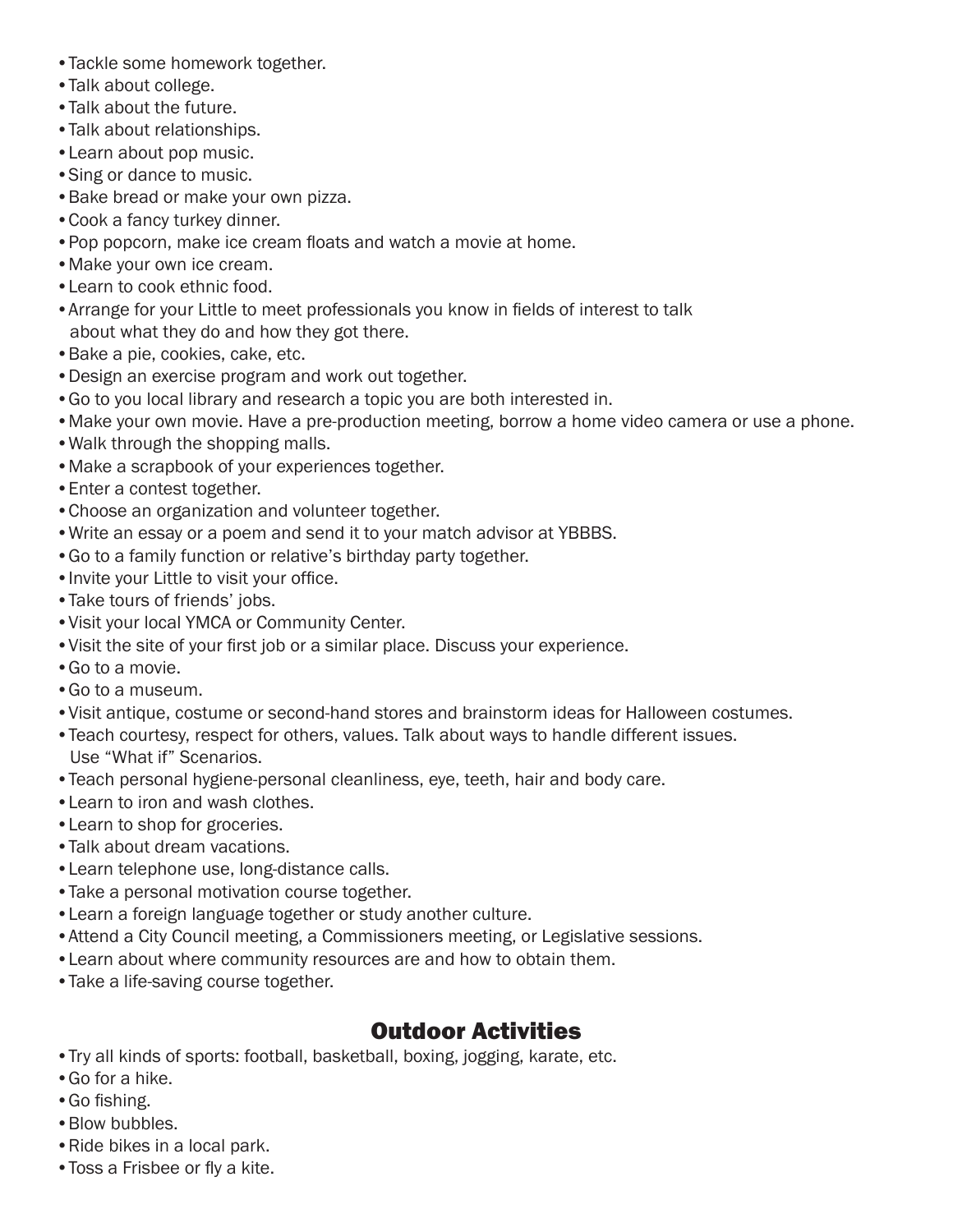- •Jog or sprint around a local track, field or park. Learn to use a stopwatch.
- •Go roller-skating, roller -blading, or ice-skating. If you don't know how, learn together.
- •Rent a canoe (Make sure everyone wears life preservers and is able to swim).
- •Take dancing, music, swimming or tennis lessons.
- •Go to an amusement park.
- •Go horseback riding.
- •Play tag.
- •Play Hide-And-Go-Seek.
- •Go rock hunting. Glue your rocks together and paint them to make sculptures.
- •Make and fly paper airplanes.
- •Just hang out.
- •Play catch.
- •Play cards or a board game outside.
- •Teach yourselves to juggle.
- •Take pictures.
- •Climb a tree (be careful!).
- •Have a water-balloon fight.
- •Go to a garage sale or browse through a flea market.
- •Build a tree house.
- •Wash your car.
- •Mow the lawn.
- •Go to a game, car show, dog show, or stunt car races.
- •Cut your own Christmas tree.
- •Visit the Humane Society and learn how to care for pets.
- •Read outside.
- •Have a picnic.
- •Look at cloud shapes.
- •Clean up litter.
- •Talk.
- •People-watch.
- •Trace a family tree.
- •Write your own play.
- •Talk about how to look for a job.
- •Find a summer job.
- •Talk about dressing for success.
- Sit in on some evening classes.
- •Talk about life.
- •Fill out a work application.
- •Build a fort.
- •Catch frogs or bugs.
- •Make lemonade. Set up a lemonade stand and talk about running a business.
- •Fix-up a bicycle.
- •Feed some ducks.
- •Pick wildflowers.
- •Walk a dog you know.
- •Visit a college and walk around.
- •Go bargain hunting.
- •Learn about and celebrate a religious holiday.
- •Go out for dinner together.
- •Get together with friends from work.